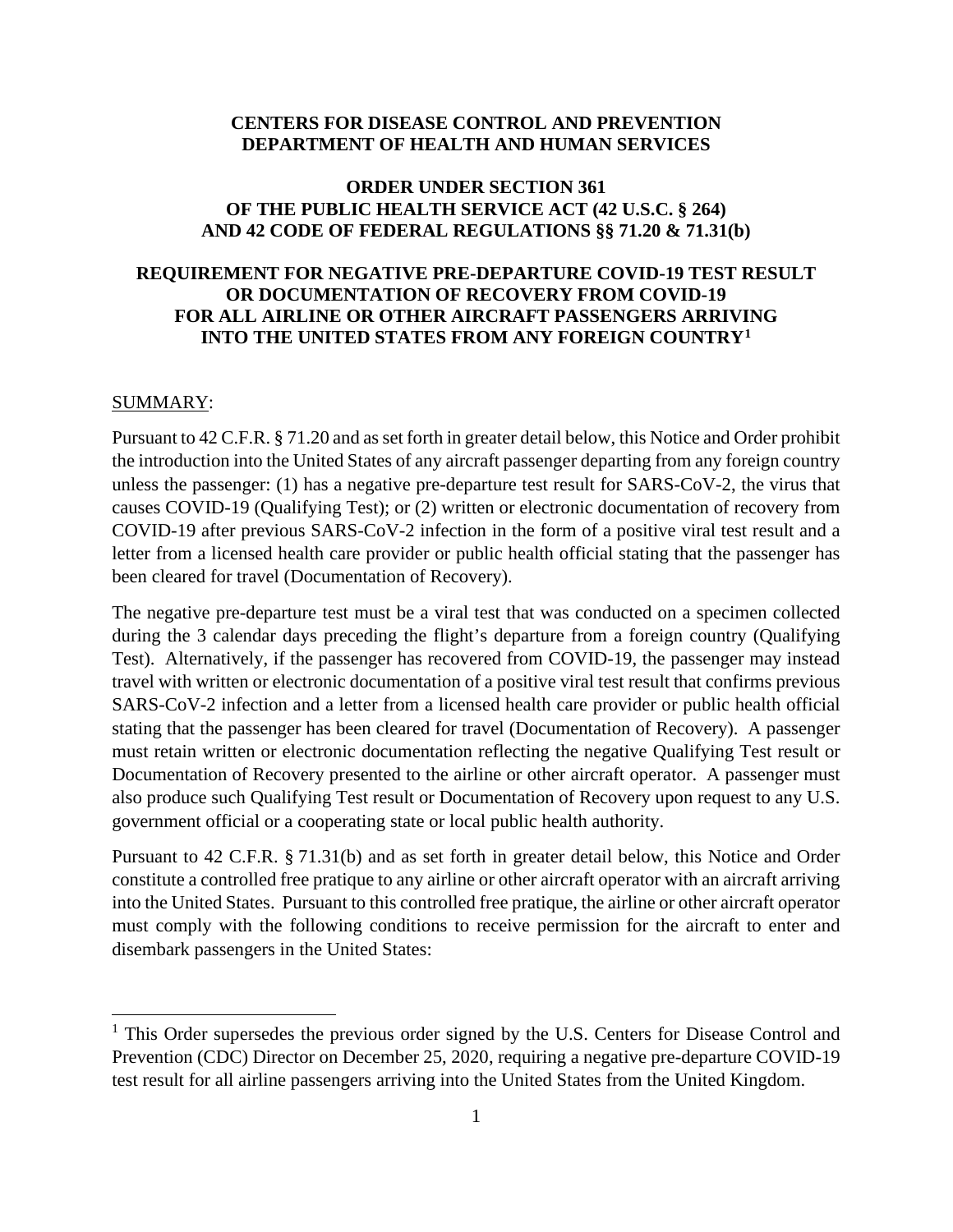- Airline or other aircraft operator must verify that every passenger—2 years of age or older—onboard the aircraft has attested to receiving a negative Qualifying Test result or to having recovered from COVID-19 after previous SARS-CoV-2 infection and being cleared to travel by a licensed health care provider or public health official.
- Airline or other aircraft operator must confirm that every passenger onboard the aircraft has documentation of a negative Qualifying Test result or Documentation of Recovery from COVID-19.

# STATEMENT OF INTENT:

This Order shall be interpreted and implemented to achieve the following paramount objectives:

- Preservation of human life;
- Preventing the further introduction, transmission, and spread of the virus that causes COVID-19 into the United States, including new virus variants;
- Preserving the health and safety of crew members, passengers, airport personnel, and communities; and
- Preserving hospital, healthcare, and emergency response resources within the United States.

## DEFINITIONS:

*Aircraft* shall have the same definition as under 42 U.S.C. § 40102(a)(6). "Aircraft" includes, but is not limited to, commercial, general aviation, and private aircraft destined for the United States from a foreign country.

*Aircraft Operator* means an individual or organization causing or authorizing the operation of an aircraft.

*Airline* shall have the same definition as under 42 C.F.R. § 71.1(b).

*Attest/Attestation* means having completed the attestation in Attachment A. Such attestation may be completed in written or electronic form. The attestation is a statement, writing, entry, or other representation under 18 U.S.C.  $\S 1001.<sup>2</sup>$  $\S 1001.<sup>2</sup>$  $\S 1001.<sup>2</sup>$ 

<span id="page-1-0"></span> $2^2$  CDC encourages airline or aircraft operator to incorporate the attestation into paperless check-in processes. Airline or aircraft operator may use a third party (including a third-party application) to collect attestations, including to provide translations. But airline or aircraft operator has sole legal responsibility to provide and collect attestations, to ensure the accuracy of any translation, and to comply with all other obligations under this Order. Airline or aircraft operator is responsible for any failure of a third party to comply with this Order. Airline or aircraft operator may not shift any legal responsibility to a third party.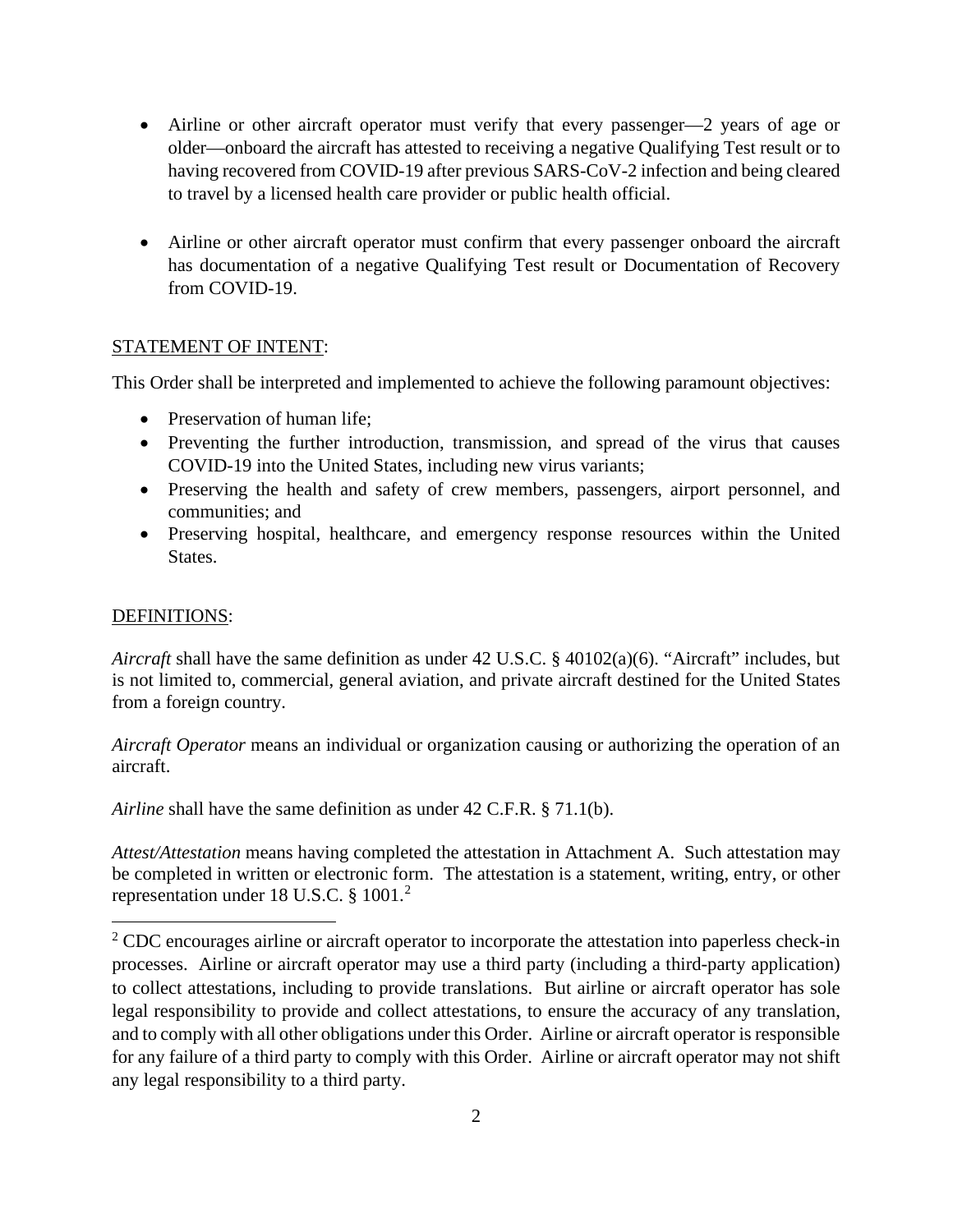*Confirm that every passenger onboard the aircraft has documentation reflecting a negative Qualifying Test result* means confirmation that:

- 1) the personal identifiers (e.g., name and date of birth) on the negative Qualifying Test result match the personal identifiers on the passenger's passport or other travel documents;
- 2) if the passenger is arriving on a direct flight to the United States, the specimen was collected within the 3 calendar days preceding the flight's departure;
- 3) if the passenger is arriving via one or more connecting flights, the specimen was collected within the 3 calendar days preceding the departure of the initial flight but only if
	- a. the connecting flights were booked as a single passenger record with a destination in the United States,
	- b. each connection is no longer than 24 hours, and
	- c. the airline or aircraft operator has instructed the passenger to comply—and uses reasonable efforts to facilitate compliance—with the safety protocols set forth in Runway to Recovery 1.1, December 21, 2020, available at [https://www.transportation.gov/briefing-room/runway-recovery-11,](https://www.transportation.gov/briefing-room/runway-recovery-11) during such connection(s);
- 4) the test performed was a viral test (as defined below); and
- 5) the test result states "NEGATIVE," "SARS-CoV-2 RNA NOT DETECTED," "SARS-CoV-2 ANTIGEN NOT DETECTED," or "COVID-19 NOT DETECTED." A test marked "invalid" is not acceptable.

## *Confirm that a passenger alternatively has written or electronic documentation of recovery from COVID-*19 means confirmation that:

- 1) the passenger has presented documentation of a positive test result and a signed letter on official letterhead that contains the name, address, and phone number of a licensed healthcare provider or public health official stating that the passenger has been cleared for travel; [3](#page-2-0)
- 2) the positive test result occurred within the last three months (90 days) preceding the passenger's flight to the United States, or at such other intervals as specified in CDC guidance;
- 3) the personal identifiers (e.g., name and date of birth) on the positive test result and signed letter match the personal identifiers on the passenger's passport or other travel documents;
- 4) the test performed was a viral test (as defined below); and
- 5) the test result states "POSITIVE," "SARS-CoV-2 RNA DETECTED," "SARS-CoV-2 ANTIGEN DETECTED," or "COVID-19 DETECTED." A test marked "invalid" is not acceptable.

*Foreign country* means anywhere that is not a state, territory, or possession of the United States.

<span id="page-2-0"></span><sup>3</sup> Health care providers and public health officials should follow CDC guidance in clearing patients for travel to the United States. Applicable guidance is available at https://www.cdc.gov/coronavirus/2019-ncov/hcp/disposition-in-home-patients.html.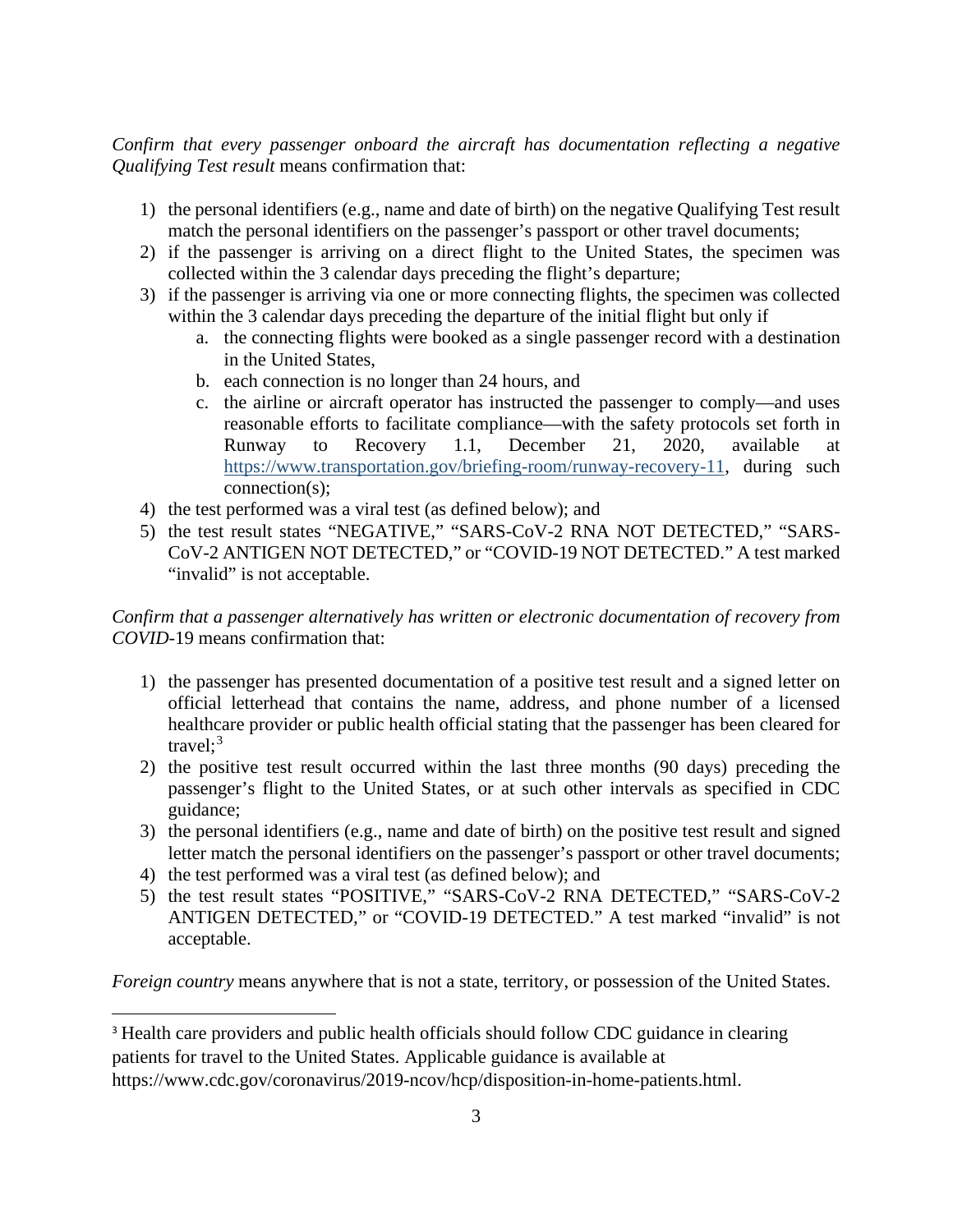*Negative Pre-departure Test Result for COVID-19 or negative Qualifying Test result* means documentation of a negative COVID-19 test taken within the 3 calendar days preceding a flight's departure. Such documentation may be in paper or electronic format as required by this Order. Testing must be performed using a viral test. The documentation must also include sufficient verification information—such as the name and contact information for the laboratory or healthcare personnel who performed the test.

*Viral test* means a viral detection test for current infection (i.e., a nucleic acid amplification test or a viral antigen test) approved or authorized by the relevant national authority for the detection of SARS-CoV-2.

*United States* has the same meaning as "State" and "U.S. Territory" in 42 C.F.R. § 71.1(b).

## EXEMPTIONS:

The following categories of individuals and organizations are exempt from the requirements of this Order:

- Crew members of airlines or other aircraft operators provided that they follow industry standard protocols for the prevention of COVID-19 as set forth in relevant Safety Alerts for Operators (SAFOs) issued by the Federal Aviation Administration (FAA).<sup>[4](#page-3-0)</sup>
- Airlines or other aircraft operators transporting passengers with COVID-19 pursuant to CDC authorization and in accordance with CDC guidance.
- Federal law enforcement personnel while on official duty and carrying out a law enforcement function and members of the U.S. military (including aircraft operators), when traveling under competent orders—provided that the authority ordering the travel requires precautions to prevent the possible transmission of infection to others during the travel period in accordance with CDC guidance.
- Airlines or other aircraft operators granted specific waivers from the application of this Order based on CDC's determination that a foreign country lacks available SARS-CoV-2 testing capacity. Such waivers may be granted based on a specific request made by an

<span id="page-3-0"></span><sup>&</sup>lt;sup>4</sup>[https://www.faa.gov/other\\_visit/aviation\\_industry/airline\\_operators/airline\\_safety/safo/all\\_safos](https://www.faa.gov/other_visit/aviation_industry/airline_operators/airline_safety/safo/all_safos/media/2020/SAFO20009.pdf) [/media/2020/SAFO20009.pdf.](https://www.faa.gov/other_visit/aviation_industry/airline_operators/airline_safety/safo/all_safos/media/2020/SAFO20009.pdf) Airlines, aircraft operators, and their crew members may follow even stricter protocols for safety, including testing protocols.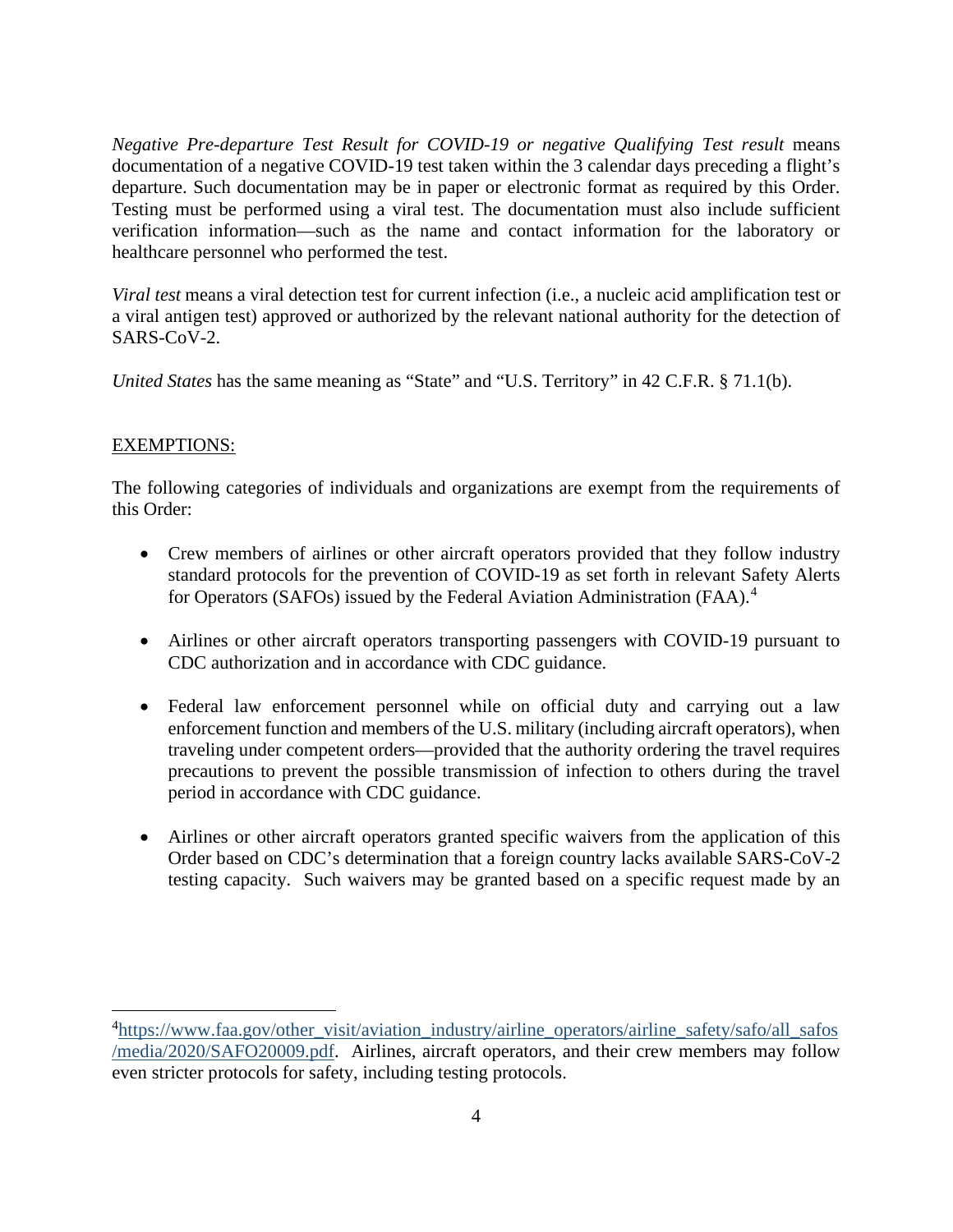airline or aircraft operator to the CDC and will be limited to 14 days unless renewed by  $CDC<sup>5</sup>$  $CDC<sup>5</sup>$  $CDC<sup>5</sup>$ 

#### BACKGROUND:

The COVID-19 pandemic has spread throughout the world. Individuals who travel may be at risk for exposure to SARS-CoV-2 before, during, and after travel. This could result in USbound travelers further spreading the virus to others during travel, upon arrival in the United States, and at their destinations.

Over the last few weeks, the United Kingdom (UK) has faced a rapid increase in COVID-19 cases in South East England, leading to enhanced epidemiological and virological investigations. On December 14, 2020, Public Health England announced that a new variant of  $SARS-CoV-2$  had been identified across the southeast of England.<sup>[6](#page-4-1)</sup> Preliminary analysis in the UK suggests that this SARS-CoV-2 variant may be more transmissible than previously circulating variants, with an estimated potential to increase the reproductive number  $(R_0)$  by 0.4-0.[7](#page-4-2) or greater with an estimated increased transmissibility of up to 70 percent.<sup>7</sup>

On December 19, 2020, in response to the emergence of the UK variant, the countries comprising the UK announced stricter measures to be applied from December 20 and over the coming weeks, with affected areas entering a 'Tier 4' level with movement restrictions within and between more and less heavily affected areas. These measures have included recommendations for residents of the most affected areas to restrict movements and travel, including international travel, outside of these areas. The government of Scotland announced a travel ban between Scotland and the rest of the UK. In addition, the Netherlands issued a travel ban from the UK effective through January 1, 2021, and Belgium temporarily halted flight and train travel from the UK. Other countries took similar measures to restrict travel from the UK.

A second new variant of SARS-CoV-2 was reported in the Republic of South Africa (RSA) on December 18, 2020, that also appears to spread more rapidly than earlier variants of the virus. The RSA variant is distinct from the UK variant but shares a mutation in the spike protein that appears to increase transmissibility. Since being identified, the new variant has spread inland from coastal regions of RSA and has become the predominant variant in some areas of the country.

During December 21-26, 2020, several countries implemented restrictions on travel from South

<span id="page-4-0"></span><sup>5</sup> Based on the rapidly evolving status of laboratory testing capacity in foreign countries, CDC has determined that 14 days, subject to renewal, is an appropriate length of time to allow for a waiver.

<span id="page-4-1"></span><sup>6</sup> [https://www.gov.uk/government/news/phe-investigating-a-novel-variant-of-covid-19.](https://www.gov.uk/government/news/phe-investigating-a-novel-variant-of-covid-19)

<span id="page-4-2"></span><sup>7</sup> [https://www.ecdc.europa.eu/en/publications-data/threat-assessment-brief-rapid-increase-sars](https://www.ecdc.europa.eu/en/publications-data/threat-assessment-brief-rapid-increase-sars-cov-2-variant-united-kingdom)[cov-2-variant-united-kingdom.](https://www.ecdc.europa.eu/en/publications-data/threat-assessment-brief-rapid-increase-sars-cov-2-variant-united-kingdom)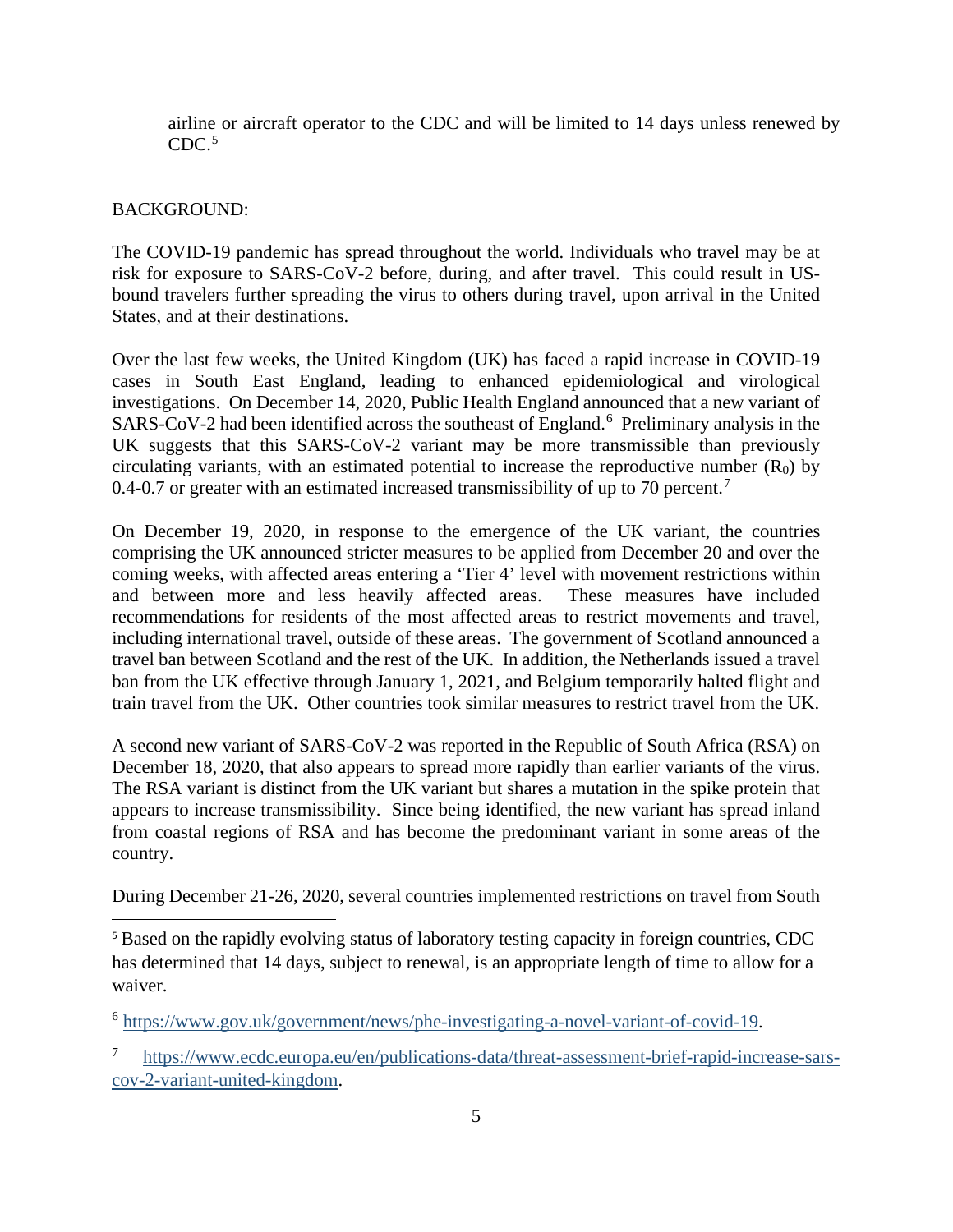Africa, including China, El Salvador, Germany, Guatemala, Israel, Panama, Sudan, Switzerland, Turkey, and the UK. The Netherlands imposed a ban on travel from RSA on December 21 but lifted the ban for both the UK and RSA on December 23, stating that travelers will instead need to present a negative COVID-19 test result obtained within 72 hours of their scheduled arrival in the Netherlands, followed by 10 days of self-quarantine. On December 28, Japan imposed a ban on entry of all foreign nationals through the end of January 2021. On December 28, the Government of South Africa announced new restrictions on businesses and public movement. As of January 7, 2021, Canada requires air passengers 5 years of age or older to test negative for COVID-19 before arrival. On January 8, the United Kingdom announced a pre-departure testing requirement for all inbound international travelers with limited exceptions; a 10-day post-arrival quarantine will still be required.

On December 25, 2020, CDC issued an Order requiring proof of a negative Qualifying Test result for all airline passengers arriving from the UK to the United States. Since then, cases of the UK and RSA variants have been discovered in four Canadian provinces, including in individuals with no travel history indicating spread in Canada. The UK variant has also been found in at least 50 countries and the RSA variant has also been detected in at least 15 countries. The first case of the UK variant in the United States was found in Colorado on December 29, in an individual with no known travel history. On December 30, a second case was reported in California. Since then, the UK variant strain has accounted for 72 cases in 10 U.S. states. Another new variant strain of concern initially detected in South America in March 2020 has been detected in at least 19 countries on 5 continents through late December and has mutations in the spike protein that raise concerns of increased infectivity.

While it is known and expected that viruses constantly change through mutation leading to the emergence of new variants, these new variants have emerged at a time when numbers of new cases in the United States have continued to increase at alarming rates. Additional new virus variants are also likely to emerge as the virus continues to evolve and mutate. Accordingly, further action is needed to help mitigate the spread of these and other new virus variants into the United States.

Based on increased transmissibility and spread of these new variants of SARS-CoV-2, and to reduce introduction and spread of these and future SARS-CoV-2 variants into the United States, expanding current UK pre-departure testing requirements to all foreign countries and U.S.-bound passengers is warranted. This approach to testing-based risk assessment has been addressed in CDC guidance and the Runway to Recovery guidance jointly issued by the Departments of Transportation, Homeland Security, and Health and Human Services. [8](#page-5-0) Testing for SARS-CoV-2 infection is a proactive approach and not dependent on the infecting strain. Approximately 120 countries now use testing in some form to monitor risk and control introduction and spread. With case counts and deaths due to COVID-19 continuing to increase around the globe and the high proportion of infected people with asymptomatic or pre-symptomatic infections, the United States

<span id="page-5-0"></span><sup>&</sup>lt;sup>8</sup> Runway to Recovery 1.1, December 21, 2020, available at <https://www.transportation.gov/briefing-room/runway-recovery-11>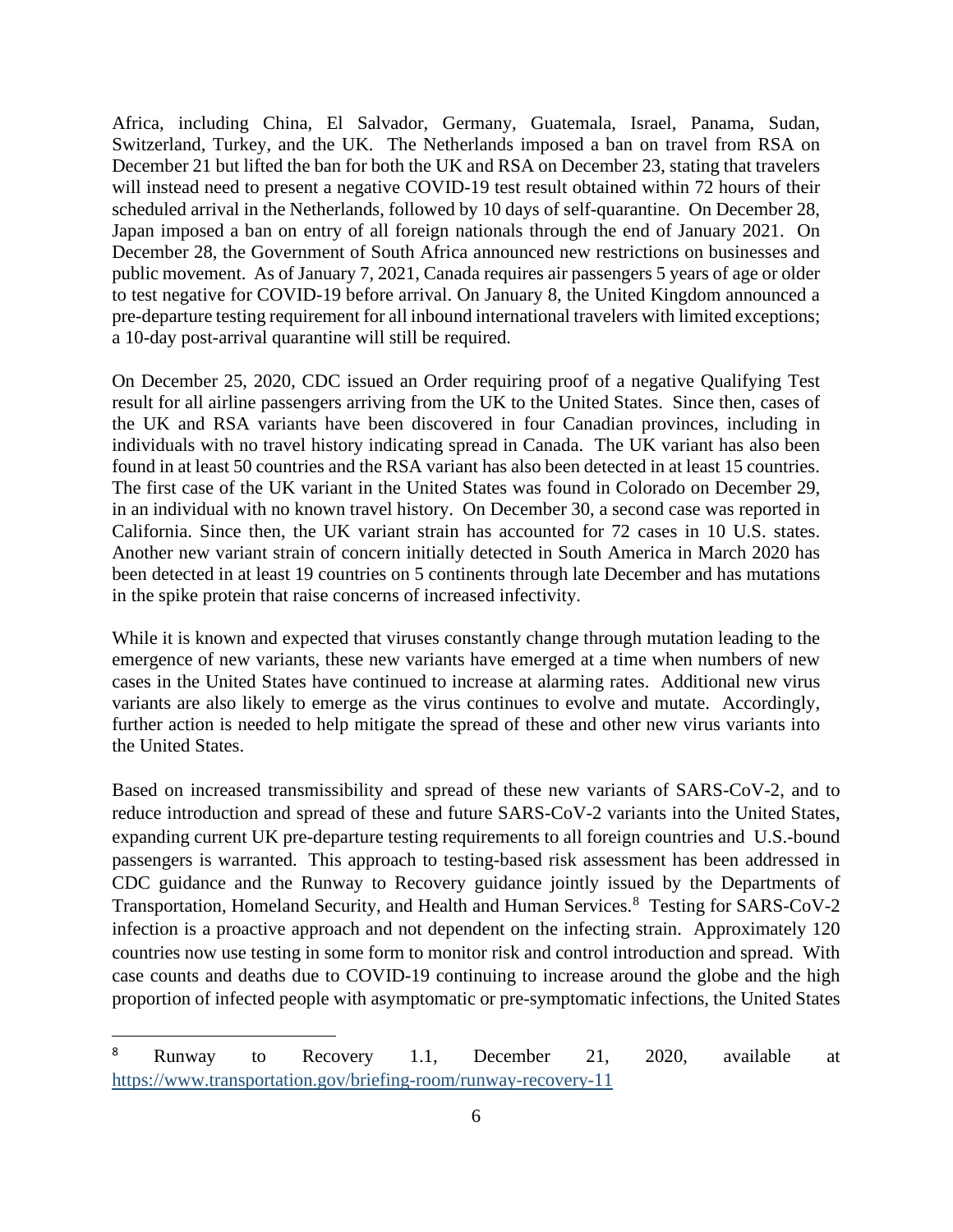must take a dual approach to combatting the virus. This means concurrently mitigating and slowing the introduction and spread of SARS-CoV-2 and controlling transmission within U.S. communities that are currently being overwhelmed by a surge in infections, hospitalizations, and deaths.

Pre-departure testing may detect travelers infected with SARS-CoV-2 before they initiate their travel. CDC recommends viral testing and receipt of results  $1-3$  days<sup>[9](#page-6-0)</sup> before departure for international travelers, particularly those traveling long distances or passing through transportation hubs such as airports where social distancing may be challenging. CDC modeling indicates that pre-departure testing is most effective when combined with self-monitoring.[10](#page-6-1) Testing before departure results in the greatest reduction of transmission risk during travel when the specimen is collected close to the time of departure. Earlier testing (i.e., more than 3 days before travel) provides little benefit beyond what self-monitoring alone can provide.

For persons previously diagnosed with COVID-19 who remain asymptomatic after recovery, CDC does not recommended retesting within 3 months after the date of symptom onset (or the date of first positive viral diagnostic test if their infection was asymptomatic) for the initial SARS-CoV-2 infection.<sup>[11](#page-6-2)</sup> Persons who develop any symptoms of COVID-19 during this time period should not travel and seek care for testing and evaluation. This guidance may be updated as additional information about people who have recovered from COVID-19 becomes available.

Pre-departure testing does not eliminate all risk. However, when pre-departure testing is combined with other measures such as self-monitoring for symptoms of COVID-19, wearing masks, social distancing, and hand hygiene, it can make travel safer by reducing spread on conveyances, in transportation hubs, and at destinations. For international air travelers and others with higher risk of exposure, CDC additionally recommends a post-arrival test 3-5 days after arrival at destination, combined with self-monitoring and a 7-day period of staying home (or in a comparable location such as a hotel room) to further reduce the risk of translocating the virus into destination communities. [12](#page-6-3)

As cases of COVID-19 continue to rise across the globe and travel volume increases, routine predeparture testing of all U.S.-bound aircraft passengers is needed not only to reduce introduction of the two known SARS-CoV-2 variants from UK and RSA, but also future variants that might be more transmissible and cause more severe illness.

<span id="page-6-0"></span><sup>9</sup> [https://www.cdc.gov/coronavirus/2019-ncov/travelers/testing-air-travel.html.](https://www.cdc.gov/coronavirus/2019-ncov/travelers/testing-air-travel.html)

<span id="page-6-1"></span><sup>&</sup>lt;sup>10</sup> Johansson MA, Wolford H, Paul P, et al. Reducing travel-related SARS-CoV-2 transmission with layered mitigation measures: Symptom monitoring, quarantine, and testing, *available at* [https://www.medrxiv.org/content/10.1101/2020.11.23.20237412v1.](https://www.medrxiv.org/content/10.1101/2020.11.23.20237412v1)

<span id="page-6-2"></span><sup>11</sup> <https://www.cdc.gov/coronavirus/2019-ncov/hcp/duration-isolation.html>

<span id="page-6-3"></span><sup>12</sup> <https://www.cdc.gov/coronavirus/2019-ncov/travelers/after-travel-precautions.html>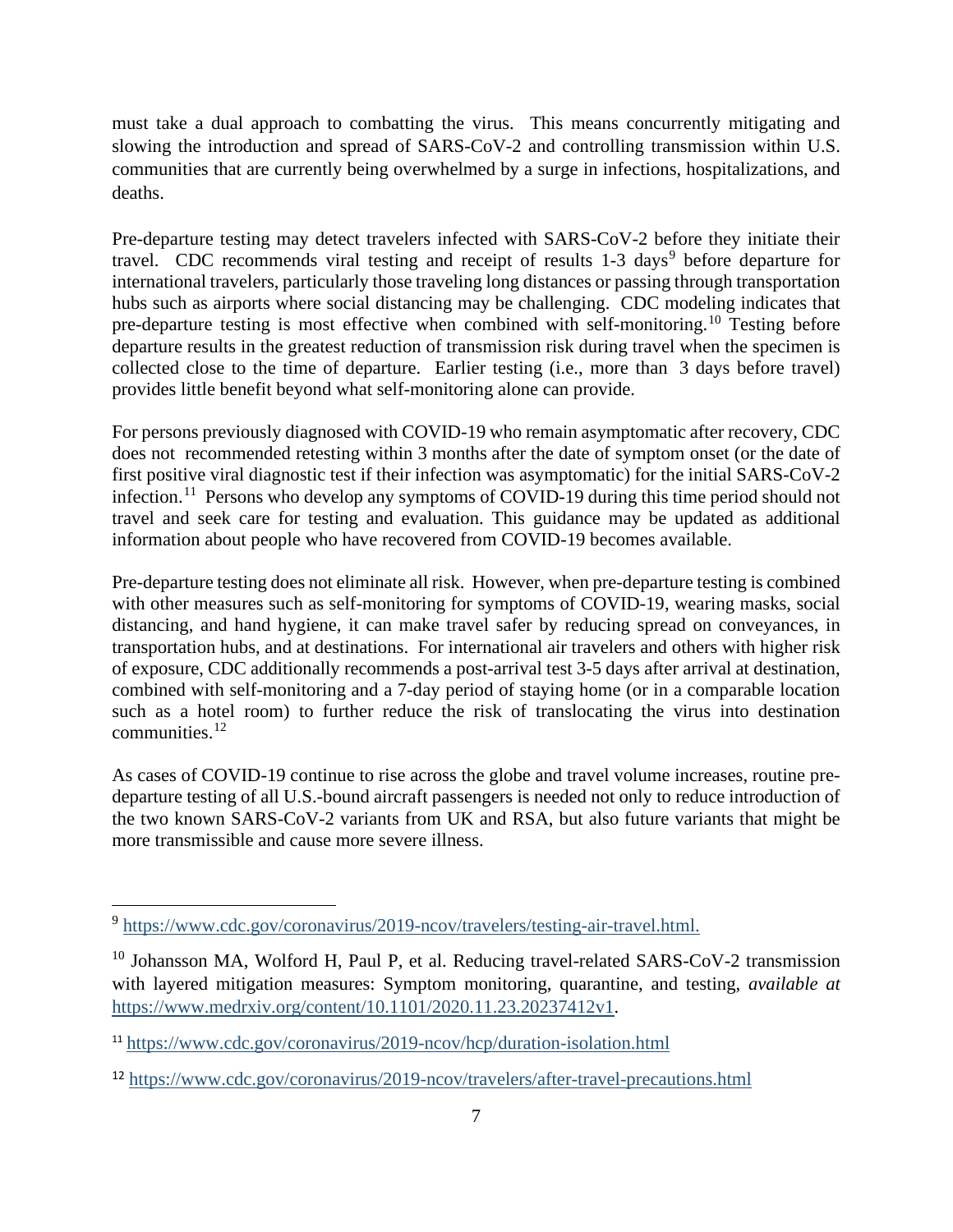# ACTION:

For these reasons, I hereby determine that passengers covered by this Order are at risk of transmitting the new SARS-CoV-2 virus variants or other potential variants and that requiring such passengers to demonstrate either negative COVID-19 test results or recovery from COVID-19 after previous SARS-CoV-2 infection is needed as a public health measure to protect the health of fellow travelers and U.S. communities.

## 1. Requirements for Airlines & Other Aircraft Operators

Any airline or other aircraft operator with passengers arriving into the United States from a foreign country, for each passenger onboard the aircraft arriving into the United States, shall —

- a. Verify that each passenger has attested to having received either a negative Qualifying Test result or to recovery from COVID-19 after previous SARS-CoV-2 infection and clearance to travel. Airlines or other aircraft operators must retain a copy of each passenger attestation for 2 years. The attestation is attached to this order as Attachment A.
- b. Confirm that each passenger aged 2 years or older has documentation of a negative Qualifying Test result or Documentation of Recovery from COVID-19.
- c. Not board any passenger without verifying the attestation and confirming the documentation as set forth in 1.a-b.

Any airline or other aircraft operator that fails to comply with section 1, "Requirement for Airlines & Other Aircraft Operators," may be subject to criminal penalties under, *inter alia*, 42 U.S.C. § 271 and 42 C.F.R. § 71.2, in conjunction with 18 U.S.C. §§ 3559 and 3571.

#### 2. Requirements for Aircraft Passengers

Any aircraft passenger departing from any foreign country with a destination in the United States shall —

a) Provide an attestation to the CDC, through the airline or other aircraft operator, of having received a negative Qualifying Test result or of recovery from COVID-19 after previous SARS-CoV-2 infection and clearance to travel. The attestation is attached to this order as Attachment A. Unless otherwise permitted by law, a parent or other authorized individual should attest on behalf of a passenger aged 2 to 17 years. An authorized individual may attest on behalf to any passenger who is unable to attest on his or her own behalf (e.g., by reason of physical or mental impairment).